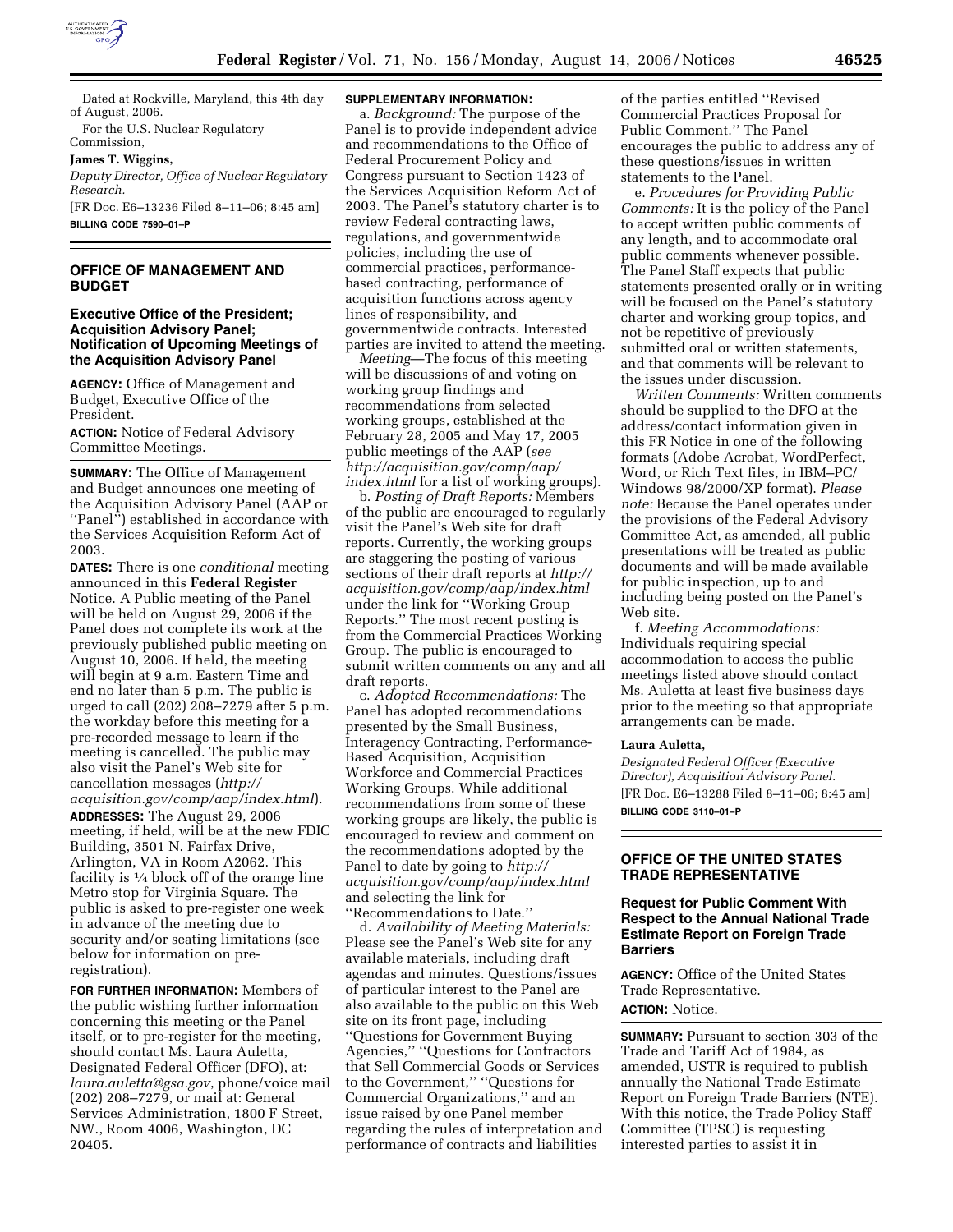identifying significant barriers to U.S. exports of goods, services and overseas direct investment for inclusion in the NTE. Particularly important are impediments materially affecting the actual and potential financial performance of an industry sector. The TPSC invites written comments that provide views relevant to the issues to be examined in preparing the NTE.

**DATES:** Public comments are due not later than Wednesday, November 8, 2006.

#### **ADDRESSES:** *Submissions by electronic mail: FR0626@USTR.EOP.GOV*.

*Submissions by facsimile:* Gloria Blue, Executive Secretary, Trade Policy Staff Committee, Office of the United States Trade Representative, (202–395–6143). The public is strongly encouraged to submit documents electronically rather than by facsimile. (See requirements for submissions below.)

# **FOR FURTHER INFORMATION CONTACT:**

Questions regarding the report, its subject matter or procedural questions concerning submissions should be directed to Ms. Gloria Blue, Office of Policy Coordination, Office of the United States Trade Representative (202–395–3475).

**SUPPLEMENTARY INFORMATION:** Last year's report may be found on USTR's Internet Home Page (*www.ustr.gov*) in the Document Library under the section on Reports. In order to ensure compliance with the statutory mandate for reporting foreign trade barriers that are significant, we will focus particularly on those restrictions where there has been active private sector interest.

The information submitted should relate to one or more of the following ten categories of foreign trade barriers:

(1) Import policies (e.g., tariffs and other import charges, quantitative restrictions, import licensing, and customs barriers);

(2) Standards, testing, labeling, and certification (including unnecessarily restrictive application of phytosanitary standards, refusal to accept U.S. manufacturers' self-certification of conformance to foreign product standards, and environmental restrictions);

(3) Government procurement (e.g., ''buy national'' policies and closed bidding);

(4) Export subsidies (e.g., export financing on preferential terms and agricultural export subsidies that displace U.S. exports in third country markets);

(5) Lack of intellectual property protection (e.g., inadequate patent, copyright, and trademark regimes);

(6) Services barriers (e.g., limits on the range of financial services offered by foreign financial institutions, regulation of international data flows, restrictions on the use of data processing, quotas on imports of foreign films, and barriers to the provision of services by professionals (e.g., lawyers, doctors, accountants, engineers, nurses, etc.);

(7) Investment barriers (e.g., limitations on foreign equity participation and on access to foreign government-funded R&D consortia, local content, technology transfer and export performance requirements, and restrictions on repatriation of earnings, capital, fees and royalties);

(8) Anticompetitive practices with trade effects tolerated by foreign governments (including anticompetitive activities of both state-owned and private firms that apply to services or to goods and that restrict the sale of U.S. products to any firm, not just to foreign firms, that perpetuate the practices);

(9) Trade restrictions affecting electronic commerce (e.g., tariff and non-tariff measures, burdensome and discriminatory regulations and standards, and discriminatory taxation); and

(10) Other barriers (i.e., barriers that encompass more than one category, e.g., bribery and corruption, or that affect a single sector).

As in the case of last year's NTE, we are asking that particular emphasis be placed on any practices that may violate U.S. trade agreements. We are also interested in receiving any new or updated information pertinent to the barriers covered in last year's report as well as new information. Please note that the information not used in the NTE will be maintained for use in future negotiations.

It is most important that your submission contain estimates of the potential increase in exports that would result from the removal of the barrier, as well as a clear discussion of the method(s) by which the estimates were computed. Estimates should fall within the following value ranges: Less than \$5 million; \$5 to \$25 million; \$25 million to \$50 million; \$50 million to \$100 million; \$100 million to \$500 million; or over \$500 million. Such assessments enhance USTR's ability to conduct meaningful comparative analyses of a barrier's effect over a range of industries.

Please note that interested parties discussing barriers in more than one country should provide a separate submission (i.e., one that is selfcontained) for each country.

*Requirements For Submissions:* In order to facilitate prompt processing of submissions, USTR strongly urge and prefers electronic (e-mail) submissions in response to this notice. In the event an e-mail submission is impossible, submissions should be made by facsimile. Facsimile submissions should not exceed a maximum of 20 pages.

E-mail submissions should be single copy transmissions in English. Submissions should use the following subject line: ''2007 National Trade Estimate Report—Submission by (sector, company, association) Documents must be submitted as either WordPerfect (''WPD''), MSWord (''DOC''), or text (''TXT'') file. Documents should not be submitted as electronic image files or contain imbedded images (for example, "JPG", "PDF", "BMP", or "GIF"), as these type of files are generally excessively large. Supporting Documentation submitted as spreadsheets are acceptable as Quattro Pro or Excel, pre-formatted for printing on 81⁄2 x 11 inch paper. To the extent possible, any data attachments to the submission should be included in the same file as the submission itself, and not as separate files.

Petitions will be available for public inspection by appointment with the staff of the USTR Public Reading Room, except for information granted ''business confidential'' status pursuant to 15 CFR 2003.6. If the submission contains business confidential information, a non-confidential version of the submission must also be submitted that indicates where confidential information was redacted by inserting asterisks where material was deleted. In addition, the confidential submission must be clearly marked ''Business Confidential'' in large, bold letters at the top and bottom of every page of the documents. The public version that does not contain business confidential information must be clearly marked either ''Public Version'' or ''Non-Confidential'' in large, bold letters at the top and bottom of every page. The file name of any documents containing business confidential information attached to an e-mail transmission should begin with the characters ''BC–'', and the file name of the public version should begin with the characters ''P–''. The ''P–'' or ''BC–'' should be followed by the name of the person or party submitting the petition. Submissions by e-mail should not include separate cover letters or messages in the message area of the e-mail; information that might appear in any cover letter should be included directly in the submission. The e-mail address for submissions is *FR0626@ustr.eop.gov.* Public versions of all documents relating to this review